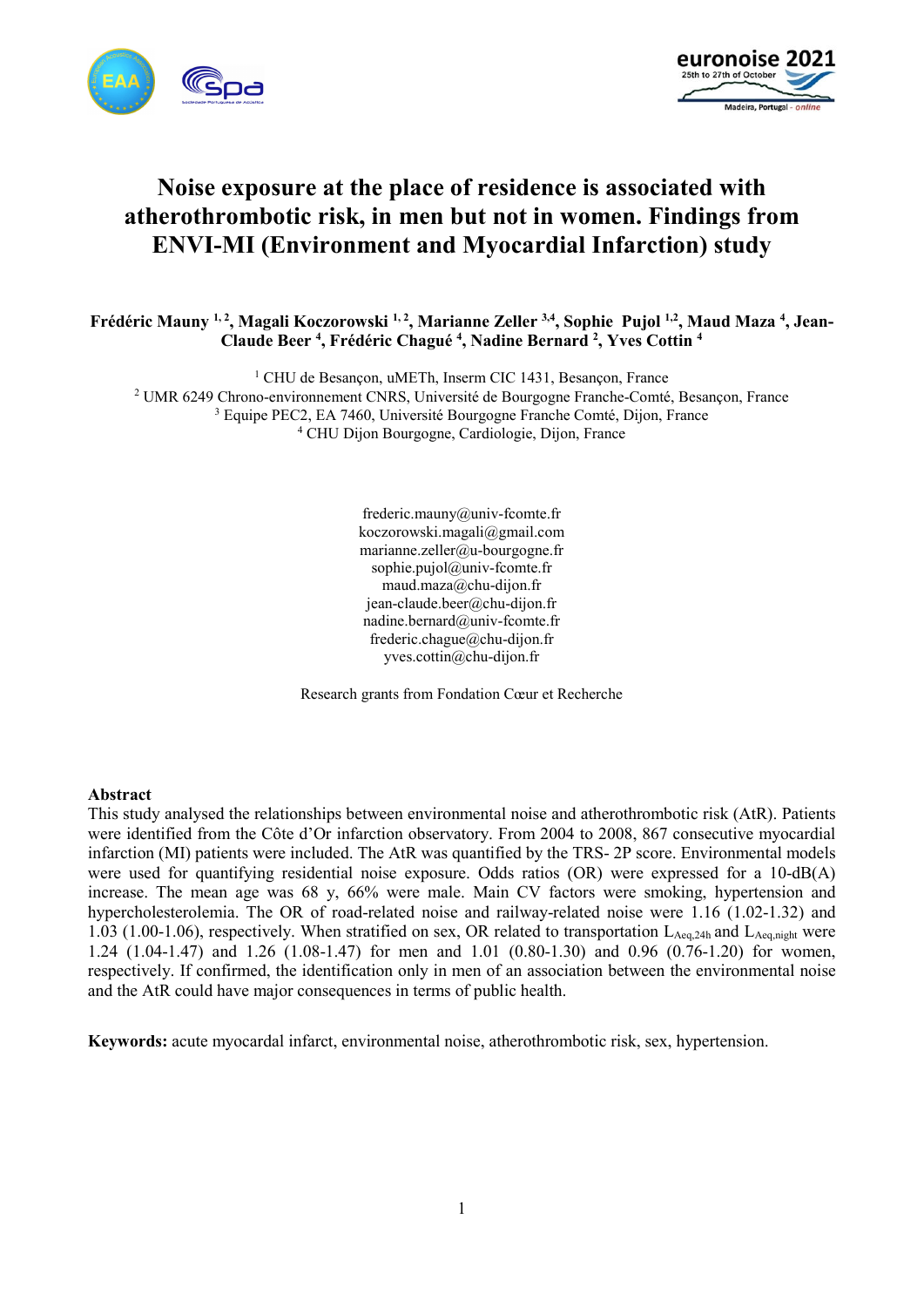

## **1 Introduction**

The World Health Organization (WHO) has estimated that exposure to noise in Western Europe is responsible for a million years of healthy life lost [1]. Recent epidemiological studies suggest that noise exposure may be associated with an increase in cardiovascular disease including myocardial infarction (MI) [2]. In 2018, a meta-analysis commissioned by the WHO concluded that, above 50 dB, road traffic noise increased the incidence of coronary heart disease by  $8\%$  per 10 dB (A) ( $L_{\text{DEN}}$ ) [3]. However, only a few studies have investigated the specific weight of exposure to ambient noise on atherothrombotic risk. In addition, the question of whether home noise exposure might influence the risk of cardiovascular events after MI remains unclear. The aim of this study is to analyse the relationships between environmental noise and atherothrombotic risk (AtR) and to assess a possible difference between men and women in this relationship.

### **2 Method**

### Study population

Patients having presented a MI between January 2004 and December 2008 were identified from the Côte d'Or infarction observatory (RICO). Only patients living in the Dijon urban unit (France, Burgundy, 237,000 inhabitants in 2006) at the time of their MI were included in this study.

### Medical data

Demographical, clinical and biological data were collected by the RICO in the medical records, including risk factors, comorbidities, chronic medications, heart failure (HF) and hemodynamic parameters. The Thrombolysis in Myocardial Infarction Risk Score for Secondary Prevention (TRS-2P) was calculated to quantify atherothrombotic risk [4], in order to assess long-term risk after recent acute MI [5,6]. TRS-2P is the arithmetic sum of 9 parameters associated with atherothrombotic risk: age ≥75 years, diabetes mellitus, hypertension, current smoking, peripheral artery disease (PAD), prior stroke, prior coronary artery bypass grafting (CABG), history of HF, and renal failure (estimated glomerular filtration rate <60 mL.min−1). Four atherothrombotic risk classes were defined: low-risk (TRS-2P = 0/1), medium-low-risk (TRS-2P = 2), medium-high-risk (TRS-2P = 3) and high-risk (TRS-2P  $\geq$  4).

### Environmental noise exposure

Outdoor noise levels were calculated in accordance with the European directive 2002/49/EC [7] using the environmental noise prediction Mithra-SIG software (version 3.7, https://www.geomod.fr/fr/geomatiquemodelisation-3d/mithrasig/)[8]. Noise levels were calculated in front of the residential building of each patient (average noise level in front of each façade and floor), using the address at the time of the MI. Three noises sources were considered: rail traffic, road traffic, and pedestrian streets. Equivalent continuous A-weighted sound levels were calculated considering two time periods: daily equivalent A-weighted noise level ( $L_{Aeq,24h}$ ) and night equivalent A-weighted noise level ( $L_{Aeq,night}$ ) from 22:00 to 6:00.

### Socio-economic level

The neighbourhood socio-economic level was estimated at the IRIS scale (geographical scale of the French sub-municipal census block groups defined by the National Institute of Statistic and Economics Studies (INSEE)) using the deprivation index developed by Lalloué et al. [9,10]. The index was discretized into 3 classes: advantaged, mixed and disadvantaged IRIS.

### Statistical analyses

Ordinal regressions with adjacent category models with constant coefficients were used to assess the relationship between atherothrombotic risk and noise levels. The odds ratios associated with noise exposure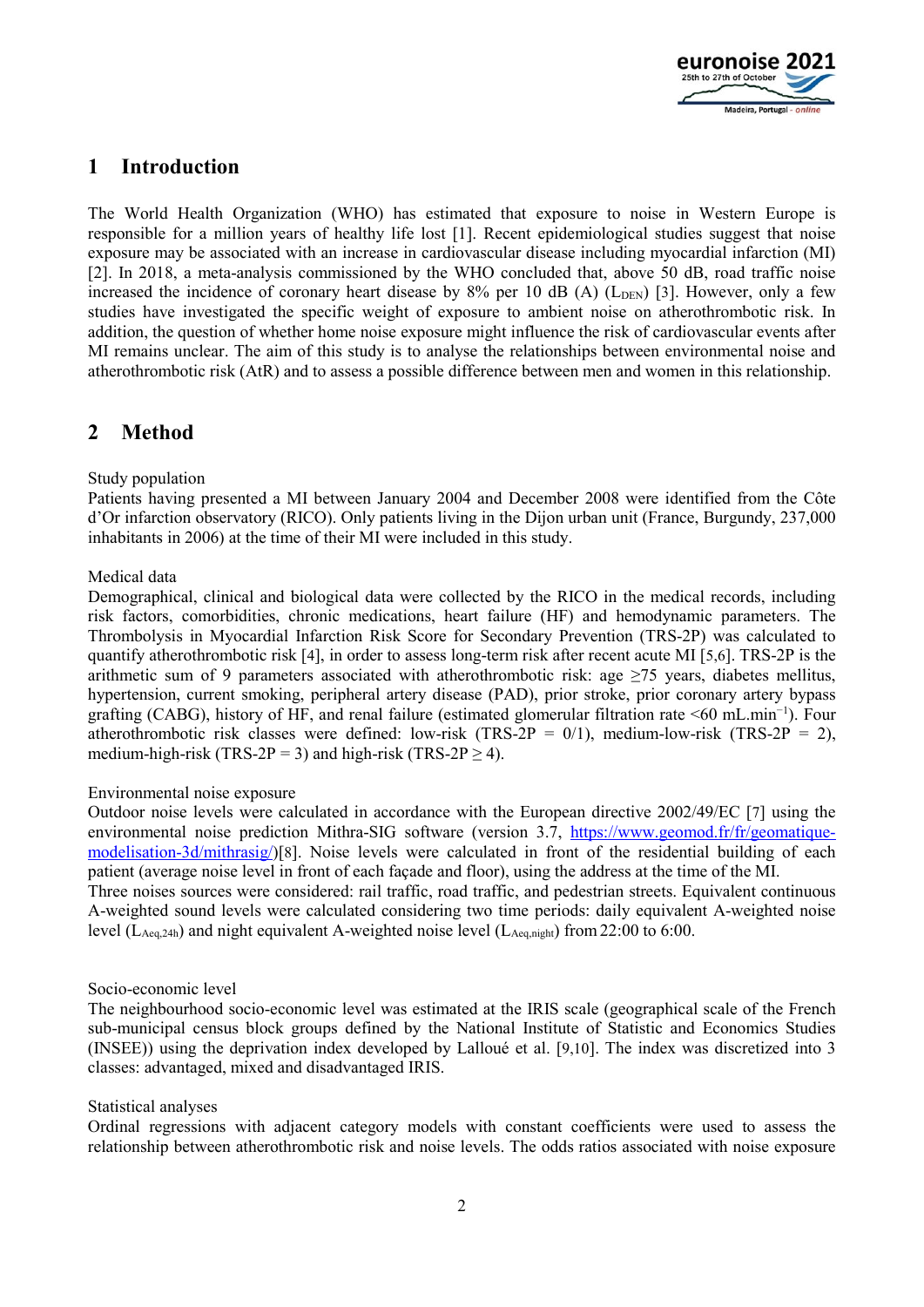

were expressed for an increase of 10 dB (A). Statistical analysis was performed using R version 4.0.2 statistical software [11].

### **3 Results**

Of the 1350 eligible patients, 879 patients were included in the study. The majority of patients ( $n = 567$ , 64.5%) were men. Main CV factors were smoking, hypertension and hypercholesterolemia. In the univariable analysis, the acoustical indices were positively associated with atherothrombotic risk. The OR of road-related noise and railway-related noise were 1.16 (1.02-1.32) and 1.03 (1.00-1.06), respectively. The association was only slightly changed after adjustment.

When stratified on sex, the association remained significant in men, but was no longer found in women. The OR related to transportation L24h and Ln were 1.24 (1.04-1.47) and 1.26 (1.08-1.47) for men and 1.01 (0.80- 1.30) and 0.96 (0.76-1.20) for women, respectively.

### **4 Conclusions**

Our results suggest for the first time an association between exposure to transport noise and atherothrombotic risk, and support the hypothesis of a specific sensitivity of men to the CV effects of chronic environmental noise exposure. Further studies, conducted on a prospective population basis, are therefore necessary to better understand this interaction of gender on the CV effects of environmental noise on health, and to adapt, if necessary, the prevention messages.

### **Acknowledgements**

The authors thank Florence Bichat, Mailis Saint Jalmes, Etienne Baudouin and Jessica Massenot for their help in data collection. ENVI MI study was supported by a grant from Fondation Coeur et Recherche. RICO is supported by the University Hospital of Dijon, the Association de Cardiologie de Bourgogne, Fédération Française de Cardiologie, and by grants from the Agence Régionale de Santé de Bourgogne Franche Comté, and from the Conseil Régional de Bourgogne Franche Comté. Computations have been performed on the supercomputer facilities of the Mésocentre de calcul de Franche-Comté.

## **References**

- [1] WHO Regional Office for Europe. Burden of disease from environmental noise. Quantification of healthy life years lost in Europe. [Internet]. Copenhagen; 2011 [cité 15 avr 2018] p. 106. Disponible sur: http://www.euro.who.int/ data/assets/pdf file/0008/136466/e94888.pdf
- [2] Münzel T, Daiber A, Steven S, Tran LP, Ullmann E, Kossmann S, et al. Effects of noise on vascular function, oxidative stress, and inflammation: mechanistic insight from studies in mice. Eur Heart J. 01 2017;38(37):2838-49.
- [3] Kempen E van, Casas M, Pershagen G, Foraster M. WHO Environmental Noise Guidelines for the European Region: A Systematic Review on Environmental Noise and Cardiovascular and Metabolic Effects: A Summary. Int J Environ Res Public Health. 22 févr 2018;15(2).
- [4] Bohula Erin A., Bonaca Marc P., Braunwald Eugene, Aylward Philip E., Corbalan Ramon, De Ferrari Gaetano M., et al. Atherothrombotic Risk Stratification and the Efficacy and Safety of Vorapaxar in